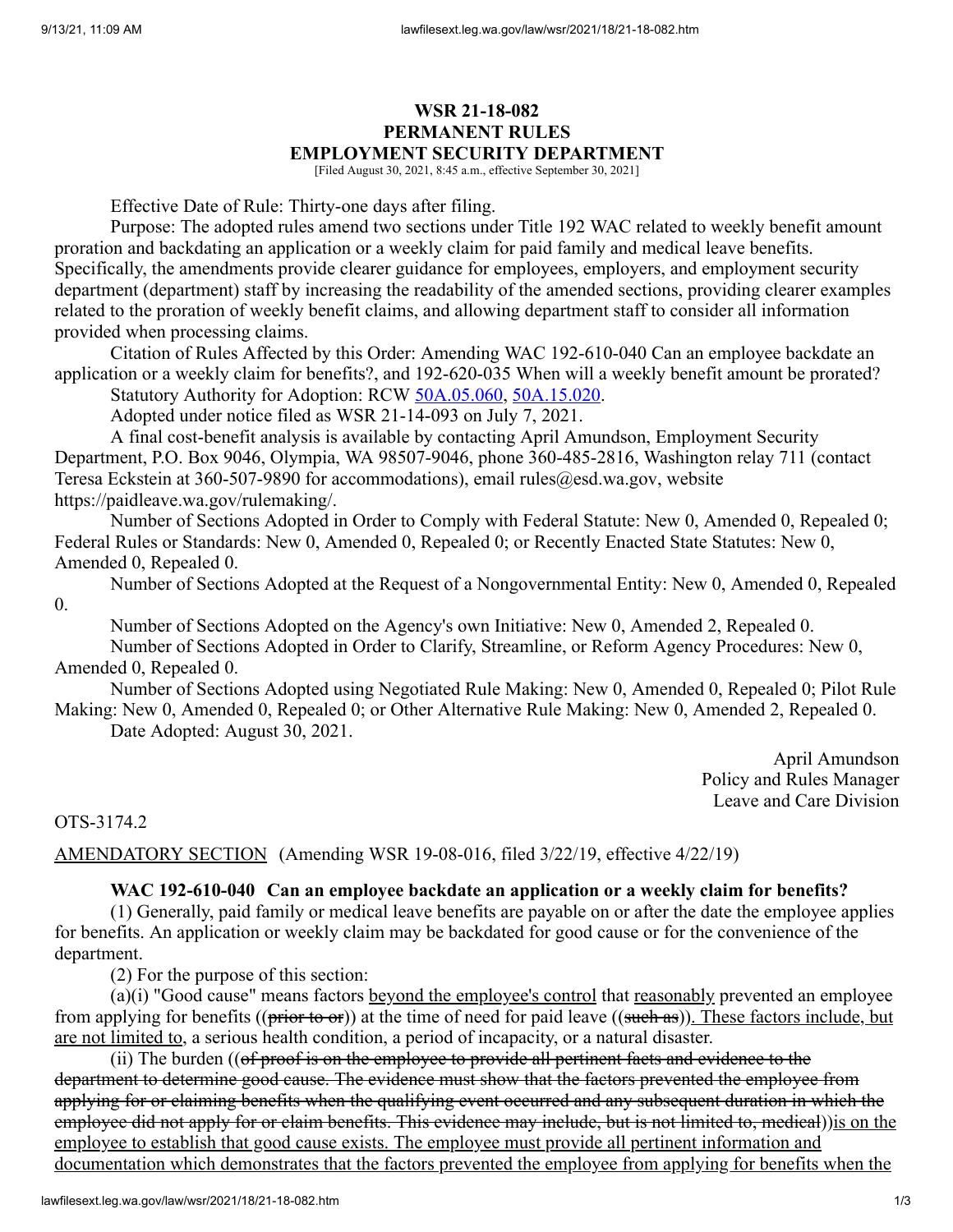qualifying event occurred. This may include, but is not limited to, certification from a health care provider, evidence of a natural disaster, or other information required by the department.

(b) "For the convenience of the department" means for the purpose of program administration or situations when accepting timely applications or weekly claims was difficult or impossible. These include, but are not limited to, equipment breakdown or lack of available staff.

(3) An employee who wants to backdate an application or weekly claim must file for benefits during the first ((week in which))seven days after the date that the factors that constitute good cause no longer exist. OTS-3175.1

AMENDATORY SECTION (Amending WSR 21-11-009, filed 5/7/21, effective 6/7/21)

## **WAC 192-620-035 When will a weekly benefit amount be prorated?**

(1) For an employee on paid family or medical leave, a weekly benefit amount is prorated when:

(a) The employee reports hours worked for wages;

(b) The employee reports hours for paid sick leave, paid vacation leave, or other paid time off that is not considered a supplemental benefit payment as defined in WAC 192-500-180; or

(c) The employee files a weekly application for benefits that contains a day or days for which the employee ((did not claim))was not approved for paid family or medical leave.

(2) If an employee reports hours under subsection (1)(a) or (b) of this section, proration will be calculated as specified by RCW  $50A.15.020(2)$ .

(3) If an employee ((elaims part)) is approved for leave for part of a week under subsection (1)(c) of this section, proration for that week will ((be calculated by dividing the employee's typical workweek hours and weekly benefit amount for that week by sevenths, then multiplying by the number of days for which the employee claimed paid family or medical leave for that week. The remainder of the week will be calculated as specified by RCW  $\frac{50A.15.020(2)}{20}$  and subsection  $(1)(a)$  and  $(b)$  of this section))occur as follows:

(a) The employee's typical workweek hours are multiplied by the number of days approved for leave, then divided by seven. The result is rounded down to the nearest whole hour. This amount is the employee's adjusted typical workweek hours.

(b) Any hours worked or taken as paid time off as reported by the employee are then subtracted from the employee's adjusted typical workweek hours. This amount will be the number of hours of paid family or medical leave claimed for that week.

(c) The number of hours claimed for that week are then divided by the employee's typical workweek hours to produce a percentage.

(d) The resulting percentage is then multiplied by the employee's normal weekly benefit amount. The resulting amount, rounded down to the nearest whole dollar, is the employee's benefit payment for that week.

**Example 1:** An employee has already served a waiting period in the claim year and files a claim for a week of paid medical leave. The employee typically works forty hours a week at eight hours per day. In the week for which the employee is claiming, the employee claimed one day of paid medical leave and worked the other four days. This employee's weekly benefit is usually eight hundred dollars. The weekly benefit would then be prorated by the hours on paid medical leave (eight hours) relative to the typical workweek hours (forty hours). Eight hours is twenty percent of forty hours. The employee's weekly benefit would be prorated to twenty percent for a total of one hundred sixty dollars.

**Example 2:** An employee ((files a claim for eight hours of paid family or medical leave and takes sick leave from the employer for the same day. The employer does not offer the sick leave as a supplemental benefit payment. The sick leave is considered hours worked by the employee. The employee is being paid for the same hours claimed on paid family or medical leave. This employee is not eligible for benefits for this week.

**Example 3:** The employee's typical workweek hours are forty hours per week, and the weekly benefit amount is one thousand dollars. The employee files a claim for leave that starts on a Tuesday. Because the employee's claim did not include Sunday or Monday of that week, the employee's typical workweek hours and weekly benefit amount for that week will be prorated by two-sevenths, or two days of the seven days in the week. For that week only, the employee's typical workweek hours will be twenty-eight (five-sevenths of forty, rounded down to the nearest hour) and the weekly benefit amount will be seven hundred fourteen dollars (fivesevenths of one thousand dollars, rounded down to the nearest dollar)))with typical workweek hours of forty and a weekly benefit amount of one thousand dollars is approved for leave through Thursday. The employee is not approved for leave Friday or Saturday. For this week only, the following proration will occur: